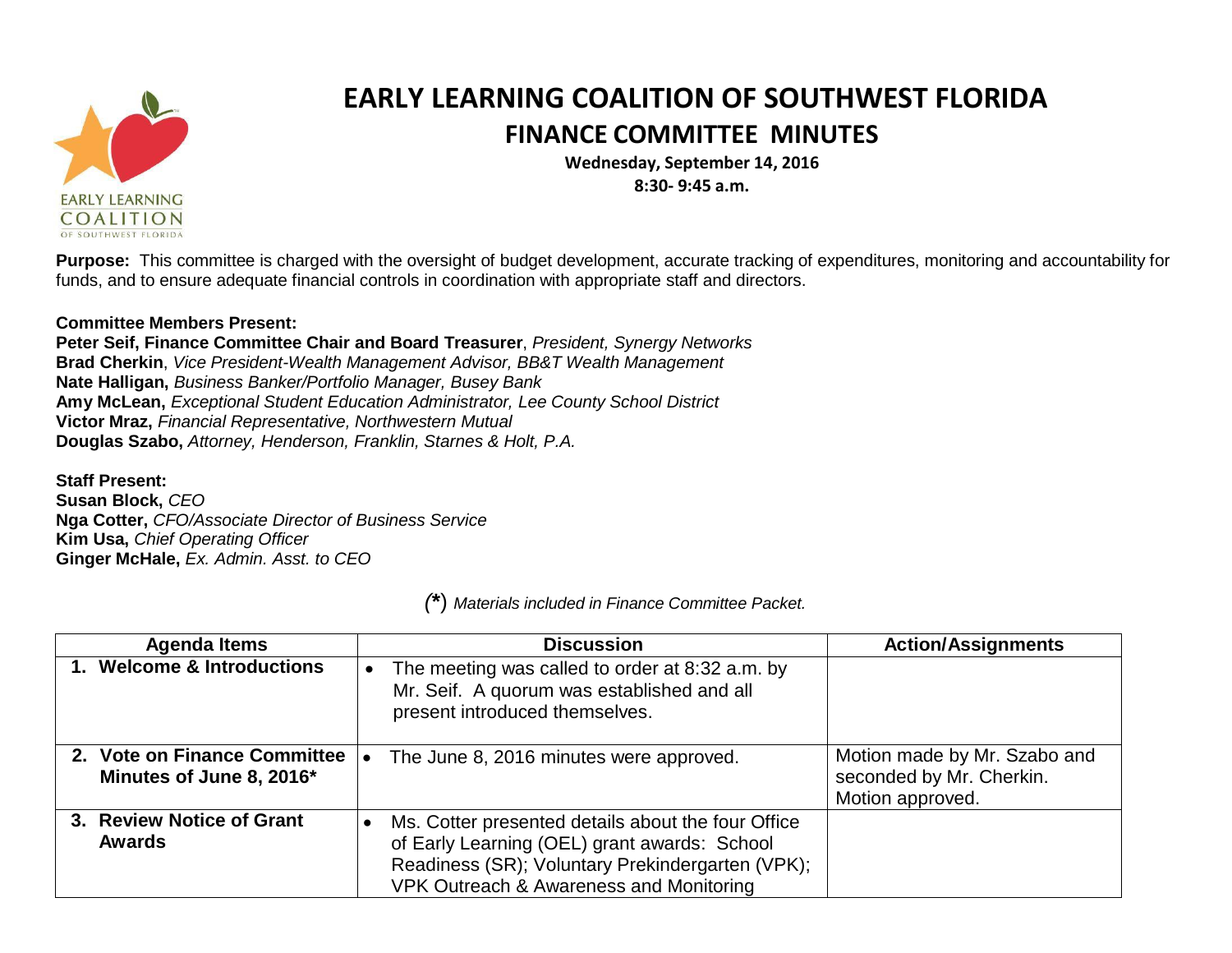|                                           | Initiative; Performance Funding Project. The SR                                                             |                                   |
|-------------------------------------------|-------------------------------------------------------------------------------------------------------------|-----------------------------------|
|                                           | contract requires a minimum of 78% toward direct                                                            |                                   |
|                                           | services, the Coalition exceeded this amount at<br>83.39% at the end of June 2016.                          |                                   |
| 4. Review Utilization Reports             |                                                                                                             | Motion made by Mr. Szabo and      |
| and Statements of                         | Ms. Cotter discussed the financial reports ending<br>$\bullet$<br>the FY2015-2016. Ms. Cotter addressed the | seconded by Mr. Halligan to       |
| <b>Revenues and</b>                       | summary reports for School Readiness (SR) and                                                               | support Ms. Block to administer a |
| Expenditures*                             | Voluntary Pre-Kindergarten (VPK) identifying                                                                | one-time incentive. Motion        |
|                                           | administrative costs and number of children being                                                           | approved.                         |
|                                           | served. There was a discussion about actions                                                                |                                   |
|                                           | taken in May to avoid a deficit, resulted in a                                                              |                                   |
|                                           | \$100,000 overage at the end of June.                                                                       |                                   |
|                                           |                                                                                                             |                                   |
|                                           | Ms. Cotter discussed the financial reports ending<br>July 2016. Ms. Cotter addressed the summary            |                                   |
|                                           | reports for School Readiness (SR) and Voluntary                                                             |                                   |
|                                           | Pre-Kindergarten (VPK) identifying administrative                                                           |                                   |
|                                           | costs and number of children being served.                                                                  |                                   |
|                                           |                                                                                                             |                                   |
| 5. Discuss Utilization                    | Ms. Block presented the new forecast format. After                                                          |                                   |
| <b>Management (Forecast)*</b>             | some discussion Ms. Block was asked to use the                                                              |                                   |
|                                           | previous format. July ended with 3,699 SR                                                                   |                                   |
|                                           | children being served. The coalition is presently                                                           |                                   |
|                                           | enrolling SR children.                                                                                      |                                   |
|                                           |                                                                                                             |                                   |
|                                           | There was a discussion about the possible impact<br>of the new SR enrollment process.                       |                                   |
|                                           |                                                                                                             |                                   |
| 6. Review OEL Desk Audit                  | Ms. Block reported that there were no findings from                                                         |                                   |
| <b>Results*</b>                           | the OEL Desk Audit, March, 2016.                                                                            |                                   |
|                                           |                                                                                                             |                                   |
| 7. Review Request for                     | Ms. Cotter explained the Winkler Ave. office lease                                                          |                                   |
| <b>Proposal (RFP) for Winkler</b><br>Ave. | expires June, 2017. The Coalition is required by                                                            |                                   |
|                                           | state regulations to seek proposals. The term of<br>the new lease is limited to three years by state        |                                   |
|                                           | procurement laws.                                                                                           |                                   |
| 8. Other                                  | Mr. Halligan suggested we establish a procedure                                                             | Ms. Block will refer the issue to |
|                                           | for processing financial overages in the future.                                                            | the HR Committee for              |